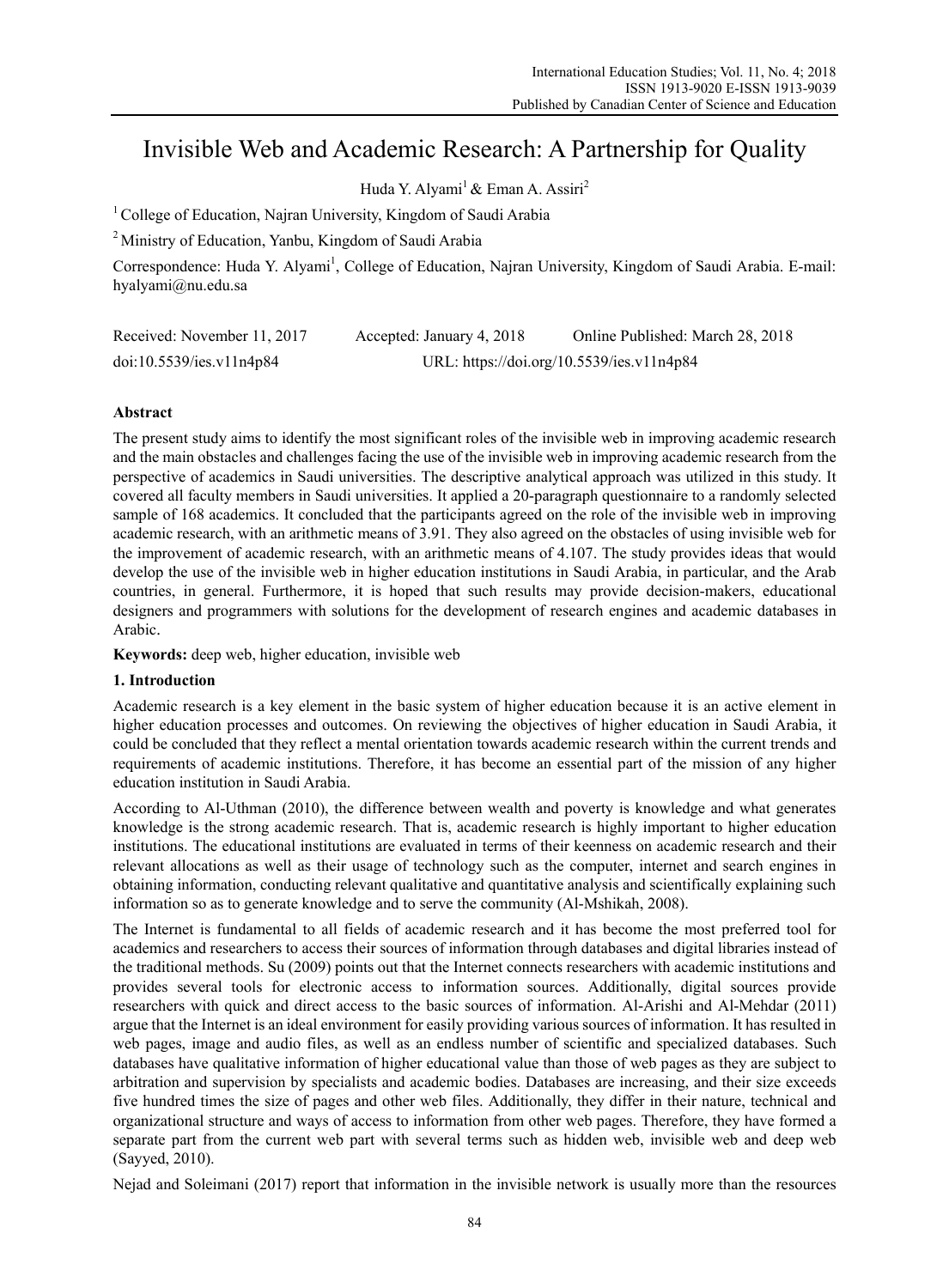retrieved by search engines in visual web networks. So, they are important for faculty and researchers in terms of quantity and quality of information available. Su (2009) further stresses the significance and uniqueness of information in the invisible web that is closely related to research materials and researchers and assures that many researchers and librarians shall use them for the purposes of academic research.

In order to achieve the optimal utilization of the invisible web in higher education, it is necessary to identify its actual role in improving academic researches, practically by referring to academics in the higher education institutions and identifying the obstacles of using the invisible web in this field.

#### **2. Theoretical Framework**

According to Su (2009), the term invisible web emerged in 1997, along with other synonyms including deep web or hidden web. It refers to the content of data that traditional search engines cannot reach (Mayr & Lewandowski, 2006). The data size represents 96% of the total web size (Madhusudan & Poonam, 2017; Kahate & Bangar, 2016). Devine and Egger-Sider (2014) identify the invisible web as a collection of high quality and reliable web pages or files that are often available on the web and are limited to a specific group that search engines cannot discover for technical issues or they require a password to be accessed. Bergman (2001) reports that the invisible web is pages that are dynamically generated as a result of a particular search that traditional search engines cannot see or retrieve their content. Procedurally, Ibrahim (2011) defines it as a set of web pages or websites that rely on databases of different size that cannot be handled by search engines because of the inability of the crawler to deal with the organization mechanisms and to search in its databases. Notably, all definitions agree on the multiplicity of obstacles that hinder full access to the invisible web via traditional methods, restricting its optimal utilization. Long (2006) identifies the most significant differences between the visible and invisible web, as follows:

| Visible Web                                                       | Invisible Web                                                             |
|-------------------------------------------------------------------|---------------------------------------------------------------------------|
| Available for all users                                           | Limited to its subscribers                                                |
| There is no supervision over the available sources. They are used | Sources are prepared by experts in the field and are arbitrated according |
| without evaluation.                                               | to certain criteria.                                                      |
| Can be used in any field                                          | Educational material is limited to a certain group                        |
| Organized, limited and outdated                                   | Has large updated and mostly valid and reliable databases                 |
| Easy to search and use                                            | Requires using keywords followed by a specific mechanism to access        |
|                                                                   | the content                                                               |

Table 1. The most significant differences between the visible and invisible web

The invisible web consists of academic information, medical records, scientific reports, government resources and several valuable web contents that cannot be indexed and accessed by traditional search engines (Madhusudan & Poonam, 2017). Sherman & Price (2007) and Long (2006) agree on the classification of the types of the invisible web according to the validity and accessibility of search engines into four types:

- The opaque web is limited to political areas and is considered a restricted area of a first degree due to its great importance and relevance to the state's affairs.
- The private web is related to a person who manages it himself. It ensures privacy and provides super protection, where ads are blocked and files are not allowed to store in the browser.
- The proprietary web focuses on a specific company to help it organize its schedules and maintain its business and investments at all local and international levels.
- The invisible web is huge repositories that provide an academic content by specialists in a specific field and allow only a certain category to participate in it. They allow additions and modifications according to systems and laws that are subject to control and continuous follow-up.

It is known that each weapon is a double-edged one, which is applicable to the invisible web being a comprehensive knowledge of all political, economic, commercial, health and educational sciences. Ubaid (2015) reported that it is a safe way for obtaining confidential information relating to any company in the banking process and for individuals which highly save their ownership rights. Simultaneously, it is a profitable process that requires the payment of fees according to the adopted system in the payment strategy. Devine and Egger-Sider (2014) provided several proposals on the significance of using the invisible web as a tool for enhancing the way of knowledge sharing. Although it is used to conduct purposeful academic researches, it is a dangerous weapon that may affect the policy of any state internally or externally. Pederson (2013) reported that it is a means of money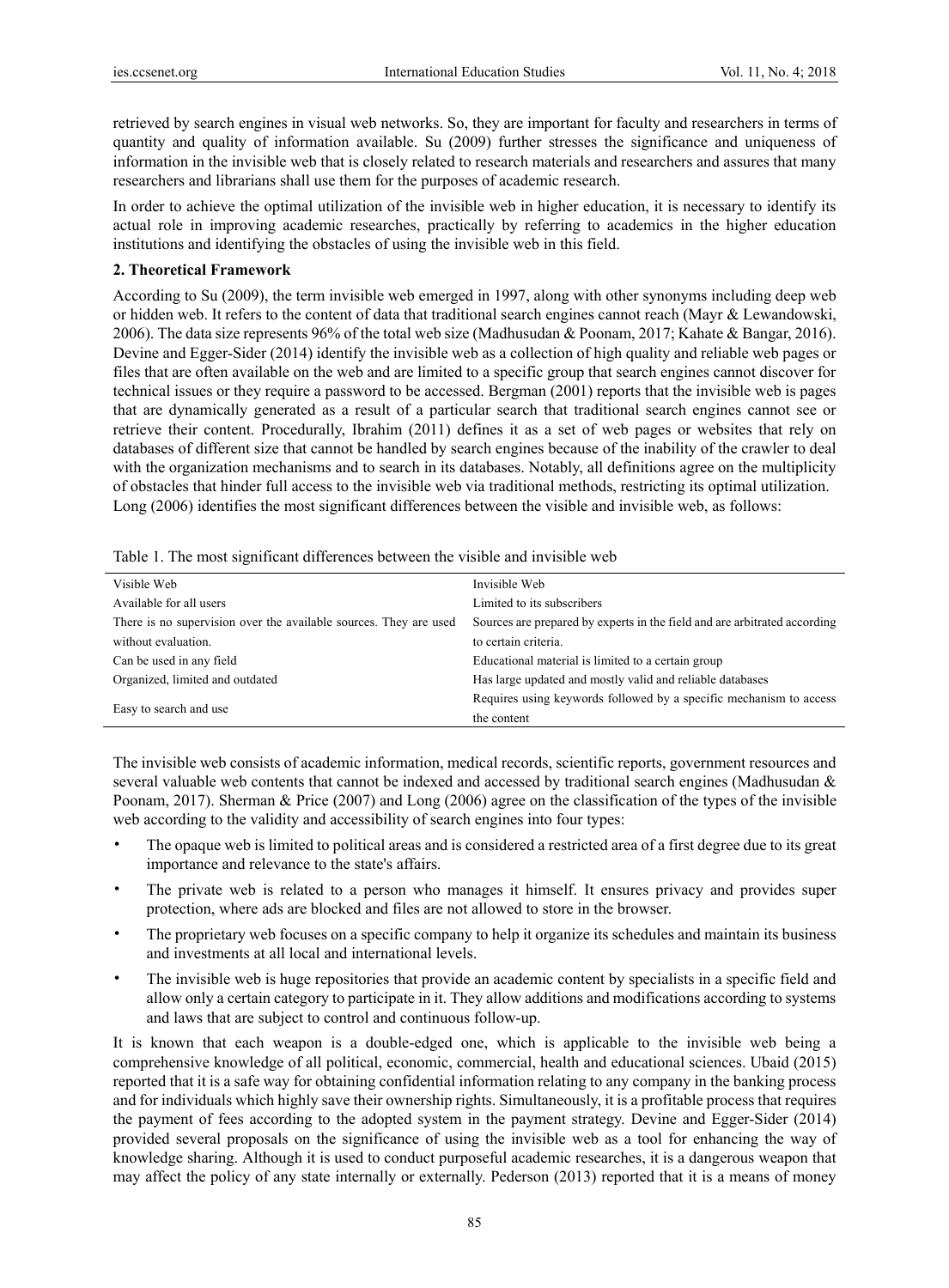laundering, forging credit cards, and identity theft. Paganini (2012) stresses that it provides an ideal environment for an illegal profitable trade and criminal services for selling weapons, drugs and medically prohibited medicines as well as the political files relating to many countries. Nevertheless, serious attempts are underway to eliminate such acts that may devastate people's lives without discrimination.

Several studies sought to identify strategies that explain how to access files or content on the invisible web. For example, Long (2006) developed some strategies, including:

- Independence from traditional search engines.
- Paying subscription fees for digital libraries and specialized databases.
- Having access to some websites such as governmental websites to benefit from their content.
- Maintaining usage to master how to follow the links of dynamic pages.

Su (2009) provided other strategies that expand search options by using keywords along with these ones as a logical search for (database, repository, digital library, archive, data sets and statistics) where many unique links appear.

Banu and Chitra (2014) argue that many attempts are being made to overcome technical barriers or decisions intended to exclude web pages and limit them to a particular group, suggesting that the content of the invisible web will be available in a wider range in order to take advantage of its data.

Academically, Devine and Egger (2004) noted that the invisible web has many advantages that enrich academic libraries and their content. Ibrahim (2011) also notes that digital libraries of the invisible web represent a resource for all academic institutions under the supervision of specialized staff, enabling effective participation in the establishment of projects worldwide by a specific community or any other agency whether educational or commercial.

In light of the growing interest of academics and their keenness on adding quality to the output of their academic research, the need to employ the invisible web is emerging in academic research. Leach (2010) reports that the invisible web has radically changed information in terms of quality and coverage, going beyond the visual web accessible through search engines for general purposes. In addition, Aspinall (2010) stresses the need to know the value of using invisible web resources to access information, warning from the consequences of relying on the web to meet search requirements. This is especially true in the field of health sciences where the cost of not finding the right information can be expensive. Therefore, most international and local universities have made it easier to access a vast number of sources and databases on the invisible web due to its huge characteristics, the most important of which, according to Sherman and Price (2007), are the availability of good scientific content based on the discussion and participation of specialists from experts and scientists in a particular field, limiting amendments and additions to the experienced participants to render the results credible and reliable, maintains intellectual property and encourages researchers to use technology with a high degree of skills in order to save time and effort. Banu and Chitra (2014) believe that the invisible web is difficult to access through traditional search engines, considering it one of the greatest unique characteristics of its documents which maintain accuracy and quality of information.

In spite of the efforts made by academic institutions to expand the availability of the invisible web content for their employees, the benefit was limited. In this context, Mayr and Lewandowski (2006) state that the use of the invisible web in academic research is very limited due to the lack of guidelines for its usage. Universities also need to hold training courses for their students that show the best ways to access and use available academic resources. Nejad and Soleimani (2017) conclude that faculty members tend to use visible search engines more frequently than the invisible web due to the lack of relevant training. They also stress the necessity of using the web in its visible and invisible forms as a complementary electronic site in order to meet one's needs of general and private knowledge. This result agrees with the present study.

Ehney and Shorter (2016) argue that everyone needs to be educated and informed about the usages and capabilities of the invisible web as the path to knowledge. Despite the ongoing efforts at all levels to support scientific research in academic institutions, the academic community still requires a lot of support, especially in the field of academic research techniques and relevant technical aspects. In this regard, Fadi (2009) emphasizes that the weakness in the outputs of research today is due to the lack of good citation from other qualified researches as a result of the inability to access the invisible web. Kalmbach (2013) reports that the nature of the invisible web requires new tools, methodologies and strategies that researchers have to keep pace with to access information.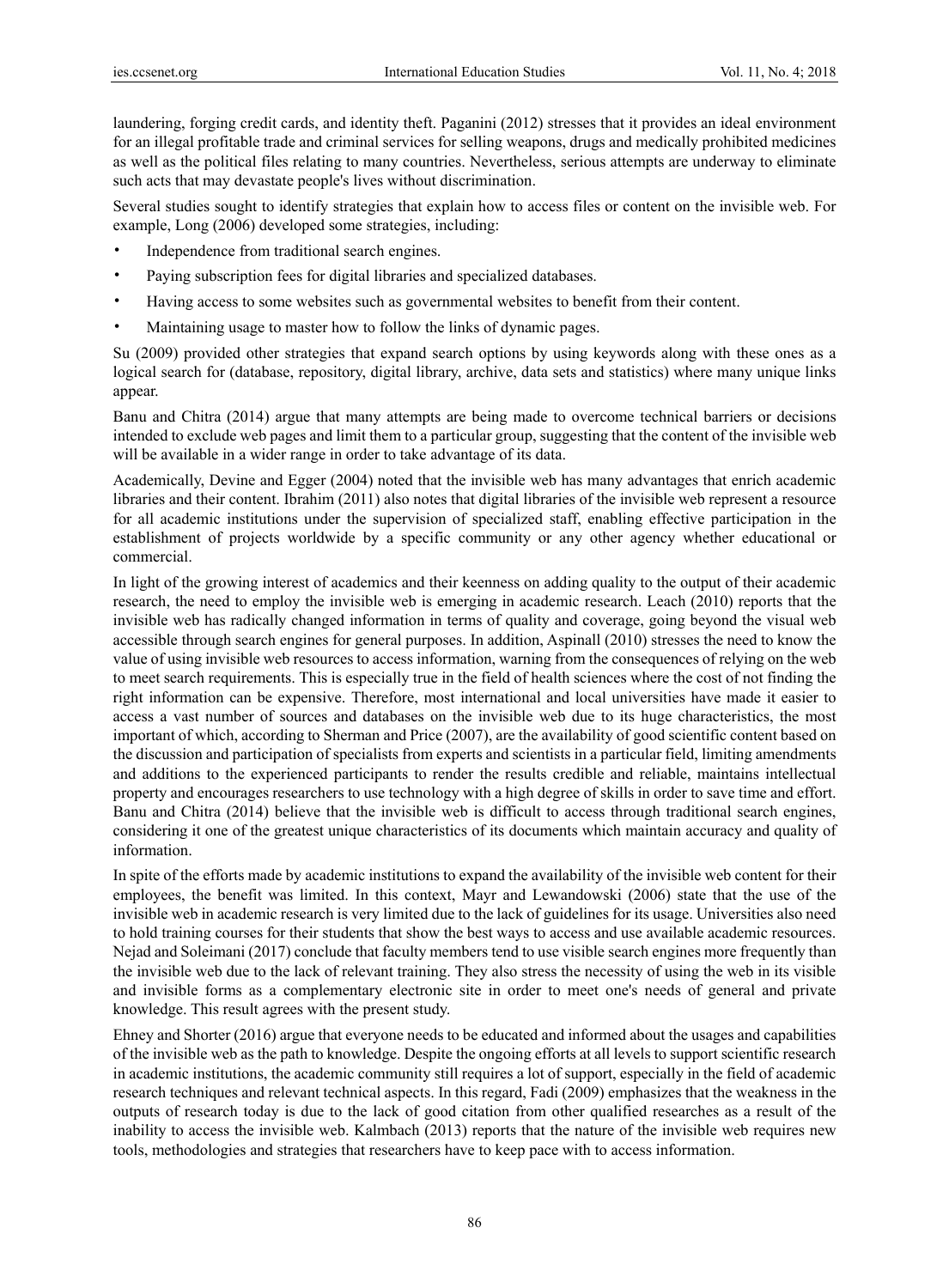# **3. Method**

The study adopted the descriptive approach that studies the phenomenon in reality and describes it accurately in a qualitatively and quantitatively.

## *3.1 Population and Sampling*

The study population comprised all academics in Saudi universities, while the sample of the study included (168) academics who have basic experience and knowledge of the invisible web, from King Abdulaziz University, King Khalid University, Najran University, King Saud University, Princess Noura Bint Abdulrahman University, Dammam University, King Faisal University, Jazan University, Al Baha University, Northern Borders University, Saudi Electronic University and Majmaah University. Subjects of the sample are distributed according to their academic degrees, as follows:

Table 2. Distribution of faculty members according to their academic degrees

|     | Academic Degree Professor Associate Professor Assistant Professor |  |
|-----|-------------------------------------------------------------------|--|
| No. |                                                                   |  |

## *3.2 Tool*

The study adopted the closed questionnaire as the main tool for collecting the required data to achieve the objectives of the study because it is easy to compile and classify the necessary collected information. A comprehensive survey of the related local, regional and global literature was conducted to identify the role of the invisible web in the improvement of academic research and the obstacles of its usage in this regard. Additionally, the opinions of specialized professors in the field were surveyed through referenda and open interviews. The paragraphs that represent the role of the invisible web in improving the academic research and the obstacles to its usage were prepared, followed by writing and drafting the paragraphs. Then, they were presented to reviewers whose opinions were taken into consideration.

## 3.2.1 Validity of the Questionnaire

The face validity of the questionnaire was verified by presenting it to a group of (9) specialized reviewers. Based on their observations and suggestions, amendments were made to prepare the questionnaire in its final form.

Its content validity was estimated by calculating the correlation coefficients between each paragraph of the questionnaire and the total score of the domain itself. They ranged from  $(0.717)$  and  $(0.856)$ . They were statistically significant at the level of ( $\alpha$  = 0.05). Thus, the questionnaire was considered valid.

## 3.2.2 Reliability of the Questionnaire

The reliability of the questionnaire was estimated. Its reliability coefficients were calculated using *Cronbach's alpha*. The reliability coefficient of the tool was (0.866) that was high and emphasized that the tool has a high degree of reliability. Accordingly, the tool is often adequate for the application.

## 3.2.3. Procedures for Application

The questionnaire was distributed to the study sample of (168) academics in the aforementioned universities. Then, it was collected and data were extracted to be statistically analyzed.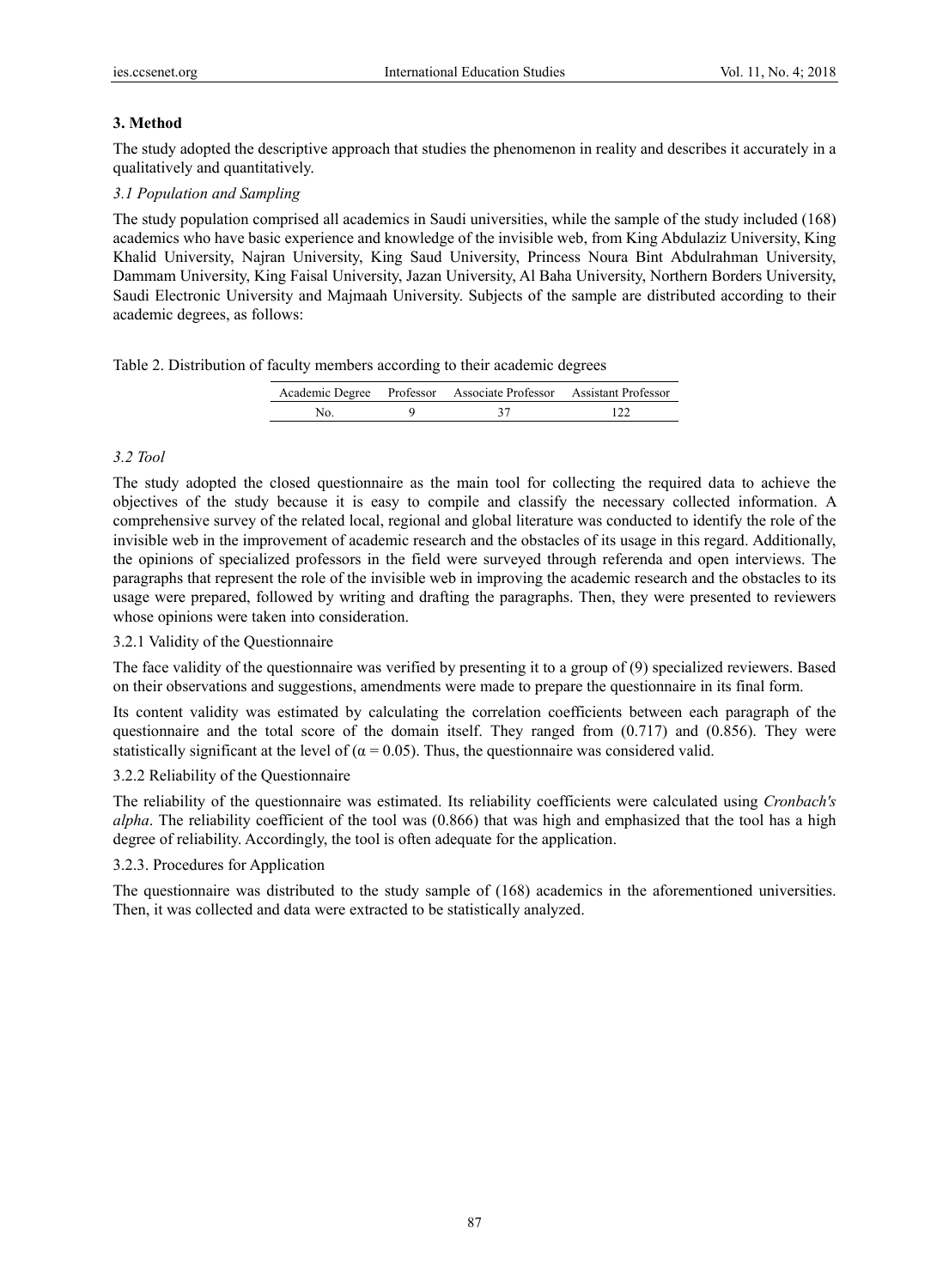#### **4. Results**

*4.1 Explanation of the Questionnaire's Results to Clarify the Role of the Invisible Web in Improving Academic Researches* 

| Table 3. The role of the invisible web in improving academic researches |  |  |  |
|-------------------------------------------------------------------------|--|--|--|

| No.    | <b>First Domain</b>                                                           | Strongly<br>disagree | Disagree      | Undecided | Agree         | Strongly<br>agree | Weighted | Standard  |       |              |
|--------|-------------------------------------------------------------------------------|----------------------|---------------|-----------|---------------|-------------------|----------|-----------|-------|--------------|
|        |                                                                               | No.                  | No.           | No.       | No.           | No.               | average  | deviation | Trend | Rank         |
|        |                                                                               | $\%$                 | $\frac{0}{0}$ | $\%$      | $\frac{0}{0}$ | $\%$              |          |           |       |              |
|        | It represents a main sector                                                   | $\mathbf{1}$         | 8             | 26        | 76            | 57                |          |           |       |              |
| 1      | of information sources on<br>the Internet among the<br>academic community.    | $1\%$                | 5%            | 15%       | 45%           | 34%               | 4.07     | 0.859     | Agree | $\mathbf{1}$ |
|        | It represents<br>a more<br>efficient<br>of<br>source                          | $\overline{4}$       | 8             | 32        | 68            | 56                |          |           |       |              |
| 2      | academic<br>research.<br>increasing<br>supporting<br>results.                 | 2%                   | 5%            | 19%       | 41%           | 33%               | 3.98     | 0.966     | Agree | 2            |
|        | It provides high-quality                                                      | $\overline{c}$       | 8             | 39        | 64            | 55                |          |           |       | 3            |
| 3      | sources with standards<br>subject to the supervision<br>of academic agencies. | $1\%$                | 5%            | 23%       | 38%           | 33%               | 3.96     | 0.928     | Agree |              |
|        | It provides highly credible                                                   | 3                    | 7             | 33        | 78            | 47                |          |           |       |              |
| 4      | data with the scientific<br>nature.                                           | 2%                   | 4%            | 20%       | 46%           | 28%               | 3.95     | 0.897     | Agree | 4            |
|        | provides<br>It<br>highly                                                      | 2                    | 11            | 33        | 75            | 47                | 3.92     | 0.918     | Agree | 5            |
| 5      | specialized sources.                                                          | $1\%$                | 6%            | 20%       | 45%           | 28%               |          |           |       |              |
|        | supports<br>effective<br>It                                                   | $\overline{4}$       | 16            | 28        | 67            | 53                |          |           |       |              |
| 6      | participation<br>with<br>specialized people.                                  | 2%                   | 9%            | 17%       | 40%           | %32               | 3.89     | 1.035     | Agree | 6            |
|        | It serves as a leading                                                        | 2                    | 10            | 40        | 74            | 42                |          |           |       |              |
| $\tau$ | source of new academic<br>information<br>the<br>on<br>Internet.               | $1\%$                | 6%            | 24%       | 44%           | 25%               | 3.86     | 0.904     | Agree | 7            |
|        | Comprehensive coverage                                                        | $\overline{c}$       | 7             | 51        | 63            | 45                |          |           |       |              |
| 8      | of all fields of knowledge                                                    |                      |               |           |               |                   | 3.85     | 0.909     | Agree | 8            |
|        | and fields with various<br>forms (ppt, mdb, pdf).                             | $1\%$                | 4%            | 30%       | 38%           | 27%               |          |           |       |              |
|        | It provides a set of useful                                                   | $\overline{c}$       | 15            | 44        | 55            | 52                |          |           |       |              |
| 9      | tools<br>for<br>academic<br>researches.                                       | $1\%$                | 9%            | 26%       | 33%           | 31%               | 3.83     | 1.007     | Agree | 9            |
|        | It overcomes obstacles of                                                     | 5                    | $\tau$        | 42        | 73            | 41                |          |           |       |              |
| 10     | the invisible web through<br>allowing for tracking all                        | 3%                   | 4%            | 25%       | 44%           | 24%               | 3.82     | 0.950     | Agree | 10           |
|        | changes in the sources.<br>The general mean                                   |                      |               |           |               |                   | 3.91     | 0.945     | Agree |              |

Table 3 shows that the general mean of the total responses scored (3.91), reflecting an agreement in the responses to the paragraphs of this domain, given that the paragraphs leveled (Agree) with means ranged (3.82-4.07).

Additionally, the paragraph "it represents a main sector of information sources on the Internet among the academic community" scored the highest means of agreement (4.07), while other paragraphs were lower with various degrees of agreement. While "it represents a more efficient source of academic research, increasing supporting results" was ranked second (3.98), "it provides high-quality sources with standards subject to the supervision of academic agencies" was ranked third (3.96) and "it provides highly credible data with the scientific nature" was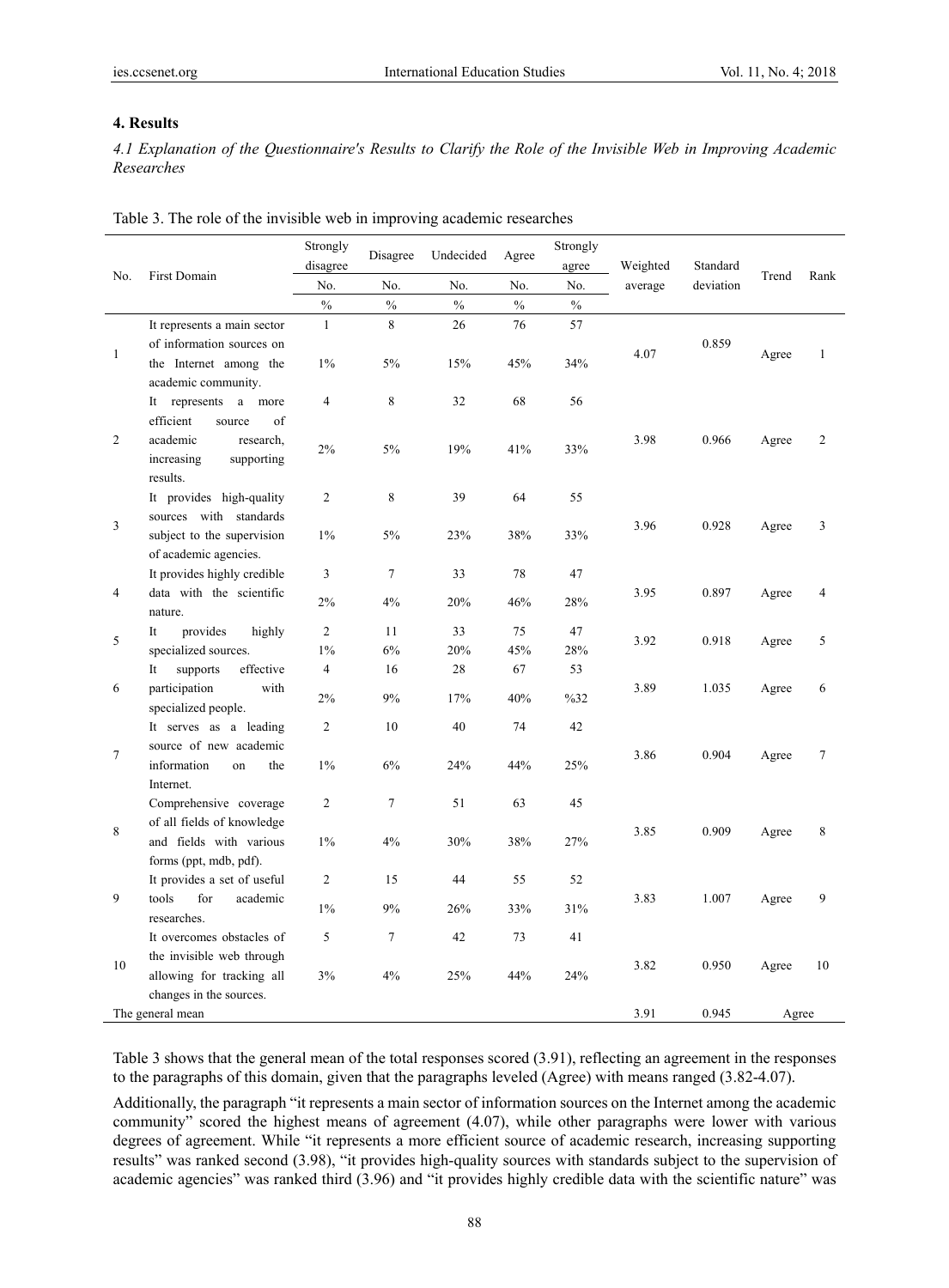ranked fourth (3.95). "It provides highly specialized sources" which ranked fifth (3.92) and "It supports effective participation with specialized people" was ranked sixth (3.89). "It serves as a leading source of new academic information on the internet" was ranked seventh (3.86), "comprehensive coverage of all fields of knowledge and fields with various forms (ppt, mdb, pdf) was ranked eighth (3.85) and "it provides a set of useful tools for academic researches" was ranked ninth (3.83). "It overcomes obstacles of the invisible web through allowing for tracking all changes in the sources" was ranked last with arithmetic means of (3.82).

4.2 Explanation of the Results of the Questionnaire Applied to Clarify the Obstacles of the Invisible Web for the *Improvement of Academic Researches* 

|                                                             | Strongly<br>disagree     | Disagree      | Undecided     | Agree         | Strongly<br>agree | Weighted | Standard<br>deviation |                   | Rank           |
|-------------------------------------------------------------|--------------------------|---------------|---------------|---------------|-------------------|----------|-----------------------|-------------------|----------------|
| Second domain                                               | No.                      | No.           | No.           | No.           | No.               | average  |                       | Trend             |                |
|                                                             | $\frac{0}{0}$            | $\frac{0}{0}$ | $\frac{0}{0}$ | $\frac{0}{0}$ | $\frac{0}{0}$     |          |                       |                   |                |
| The different design of                                     | $\overline{\phantom{a}}$ | 5             | 21            | 65            | 77                |          |                       |                   |                |
| databases<br>and<br>their<br>information retrieval          | $\overline{\phantom{a}}$ | 3%            | 12%           | 39%           | 46%               | 4.27     | 0.794                 | Strongly<br>agree | $\mathbf{1}$   |
| Most of<br>the resources                                    | 2                        | 5             | 19            | 64            | 78                |          |                       |                   |                |
| available<br>through<br>the<br>invisible web is in English. | $1\%$                    | 3%            | 11%           | 38%           | 47%               | 4.26     | 0.862                 | Strongly<br>agree | $\overline{c}$ |
| restrictions<br>The<br>and                                  | $\overline{c}$           | 3             | 21            | 68            | 74                |          |                       |                   |                |
| conditions set to benefit                                   |                          |               |               |               |                   |          |                       | Strongly          |                |
| from the contents of the<br>invisible web.                  | $1\%$                    | 2%            | 13%           | 40%           | 44%               | 4.24     | 0.830                 | agree             | 3              |
|                                                             |                          |               | 21            |               |                   |          |                       |                   |                |
| The efforts required for                                    | $\overline{\phantom{a}}$ | 7             |               | 67            | 73                |          |                       |                   |                |
| searching on the invisible                                  |                          |               |               |               |                   | 4.23     | 0.824                 | Strongly          | $\overline{4}$ |
| web for the sub-domains in                                  | $\overline{\phantom{a}}$ | 4%            | 13%           | 40%           | 43%               |          |                       | agree             |                |
| its pages                                                   |                          |               |               |               |                   |          |                       |                   |                |
| The need for advanced                                       | $\mathbf{1}$             | $\tau$        | 27            | 60            | 73                | 4.17     | 0.889                 | Agree             | 5              |
| research computer skills                                    | $1\%$                    | 4%            | 16%           | 36%           | 43%               |          |                       |                   |                |
| The lack of knowledge                                       | $\mathbf{r}$             | 5             | 29            | 72            | 62                |          |                       |                   |                |
| the<br>research<br>about                                    |                          |               |               |               |                   | 4.16     | 0.857                 |                   | 6              |
| strategies and policies in                                  | $\blacksquare$           | 3%            | 17%           | 43%           | 37%               |          |                       | Agree             |                |
| the invisible web                                           |                          |               |               |               |                   |          |                       |                   |                |
| need for<br>specific<br>The                                 | $\overline{\phantom{a}}$ | 5             | 29            | 72            | 62                |          |                       |                   |                |
| software to access the                                      |                          |               |               |               |                   | 4.14     | 0.804                 | Agree             | 7              |
| available information                                       | $\overline{a}$           | 3%            | 17%           | 43%           | 37%               |          |                       |                   |                |
| lack<br>of<br>Arabic<br>The                                 | 5                        | 3             | 29            | 65            | 66                |          |                       |                   |                |
| (references and manuals) in                                 |                          |               |               |               |                   |          |                       |                   |                |
| the topic of the invisible                                  | 3%                       | 2%            | 17%           | 39%           | 39%               | 4.10     | 0.949                 | Agree             | 8              |
| web                                                         |                          |               |               |               |                   |          |                       |                   |                |
| need for technical<br>The                                   | 5                        | 9             | 30            | 74            | 50                |          |                       |                   |                |
|                                                             |                          |               |               |               |                   |          |                       |                   |                |
| support<br>in<br>addressing                                 | 3%                       | 5%            | 18%           | 44%           | 30%               | 3.92     | 0.979                 | Agree             | 9              |
| technical obstacles                                         |                          |               |               |               |                   |          |                       |                   |                |
| The nature of the invisible                                 | 10                       | 22            | 35            | 63            | 38                |          |                       |                   |                |
| web may include immoral                                     |                          |               |               |               |                   | 3.58     | 1.150                 | Agree             | 10             |
| activities like hacking and                                 | 6%                       | 13%           | 21%           | 37%           | 23%               |          |                       |                   |                |
| malware                                                     |                          |               |               |               |                   |          |                       |                   |                |
| The general mean                                            |                          |               |               |               |                   | 4.107    | 0.894                 | Agree             |                |

Table 4. Obstacles of using the invisible web for the improvement of academic researches

Table 4 shows that the general mean of the responses is (4.107), reflecting an agreement in the responses to the paragraphs of this domain given that the paragraphs leveled (Agree) with means of (3.58-4.27). It also shows that the paragraph "the different design of databases and their information retrieval" was ranked first with a means of (4.27), while other paragraphs were ranked lower means with various degrees of agreement. "Most of the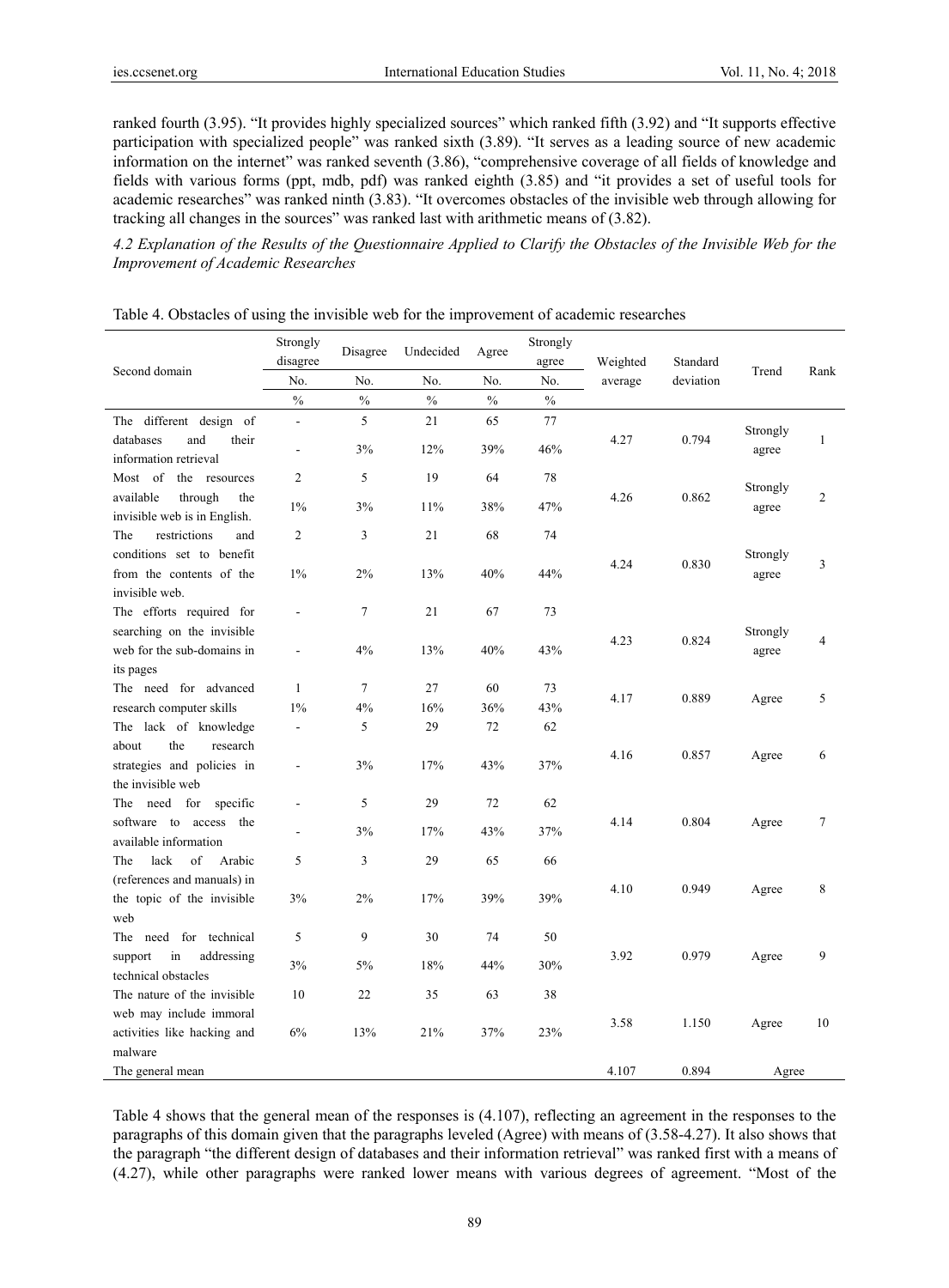resources available through the invisible web is in English" was ranked second (4.26), "the restrictions and conditions set to benefit from the contents of the invisible web" was ranked third (4.24), followed by "the efforts required for searching on the invisible web for the sub-domains in its pages" (4.23) and "the need for advanced research computer skills" which ranked fifth (4.17). While "the lack of knowledge about the research strategies and policies in the invisible web" was ranked sixth (4.16), "the need for specific software to access the available information" ranked seventh (4.14), "the lack of Arabic (references and manuals) in the topic of the invisible web" ranked eighth (4.10) and "the need for technical support in addressing technical obstacles" was ranked ninth (3.92). "The nature of the invisible web may include immoral activities like hacking and malware" was ranked last with an arithmetic means of  $(3.58)$ .

Devine and Egger-Sider (2014), Ibrahim (2011) and Mayr (2006) agreed that the knowledge of how to identify the mechanisms and features of search engines is the basis for the quality of academic research. In addition, working as one team in various countries enhances knowledge and addresses several problems and difficult issues by reviewing and examining them by specialists in the field, which in turn guarantees credibility, quality and objectivity.

The findings of the present study are consistent with Lossau and Summann (2004), Long (2006) and Nejad and Soleimani (2017) that highlighted the significance of using the invisible web in academic research and providing access to it in a reliable manner that ensures the quality of the academic content.

#### **5. Recommendations and Conclusion**

In light of the findings, the study provides the following recommendations:

- 1) Expanding the use of the invisible web in academic research.
- 2) Producing of training media (electronic and traditional) to develop the skills of academics in the use of the invisible web in education and academic research.
- 3) Preparing guidelines on strategies and mechanisms of using the invisible web for academics.
- 4) Discussing ways of cooperation with individuals and academic institutions to increase and develop the Arabic content in the invisible web.

The American University of Sharjah (2012) quoted a statement by Jonathan Winters "If your ship doesn't come in, swim out to it" as published by the American University of Sharjah. Therefore, academics and researchers are required to get through the huge amount of accumulated information throughout the whole web in order to maintain the quality of their researches. In this context, the present study stresses the roles of the invisible web in improving academic research and the obstacles of its use in this regard. Despite the sheer volume of data available on the web, it has not been actively invested by academics in academic institutions.

#### **References**

- Al-Arishi, G., & Al-Mehdar, A. (2011). Economies of information receptacles: Modern trends in libraries and information. Cairo: The Academic Library.
- Al-Mshikah, M. (2008). *Academic research between spending and technology*.
- Al-Uthman, A. (2010). *Four-quadrant analysis of King Saud University's strategy*. Retrieved from http://news.ksu.edu.sa/ar/node/89146
- American University of Sharjah. (2012). Retrieved from https://www.math.ku.edu/ksacg/news/wie\_august2011.pdf
- Aspinall, E. E. (2010). Going beyond Google: The invisible web in learning and teaching. *Journal of the Medical Library Association, 98*(1), 90. https://doi.org/10.3163/1536-5050.98.1.024
- Bangar, R., Kahate, S., & Scholar, P. G. (2016). New approach for web crawler using data mining to discover deep web. *International Journal of Engineering Science and Computing, 6*(6), 6509-6511.
- Banu, A., & Chitra, M. (2014). DWDE-IR: An efficient deep web data extraction for information retrieval on web Mining. *Journal of Emerging Technologies in Web Intelligence, 6*(1), 133-141. https://doi.org/10.4304/jetwi.6.1.133-141
- Bergman, M. (2001). The deep web: Surfacing hidden value, bright planet, deep content. *The Journal of Electronic Publishing*. https://doi.org/10.3998/3336451.0007.104
- Devine, J., & Egger-Sider, F. (2004). Beyond Google: the invisible web in the academic library. *The Journal of Academic Librarianship, 30*(4), 265-269. https://doi.org/10.1016/j.acalib.2004.04.010